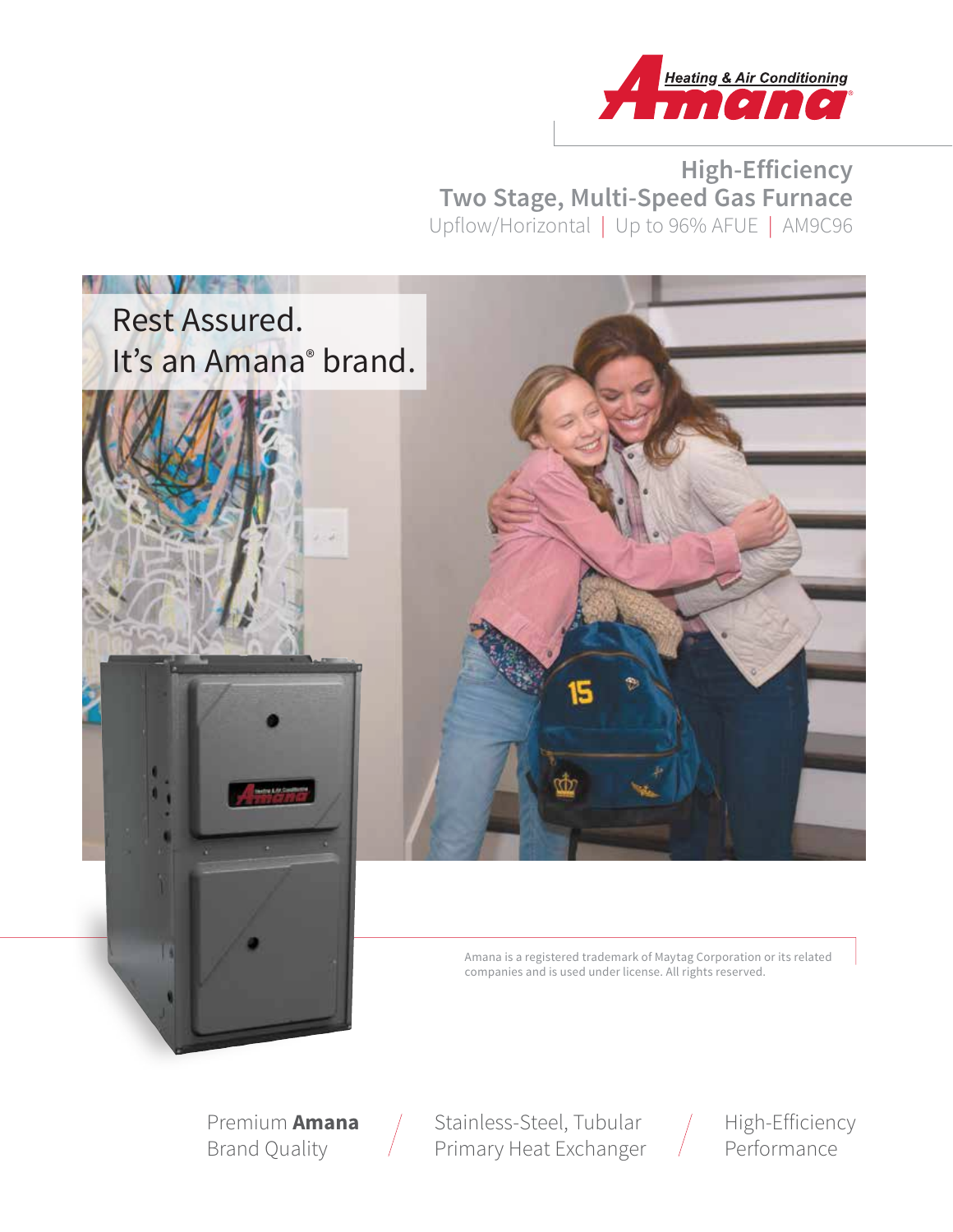

# **HIGH-EFFICIENCY TWO-STAGE MULTI-SPEED GAS FURNACE**

Upflow/Horizontal | Up to 96% AFUE | AM9C96

# Features to be proud of:



#### **Engineered Longevity**

A gas furnace is a piece of equipment from which you expect years of uninterrupted service. **Amana** brand gas furnaces live up to expectations through intelligently designed components that benefit from decades of performance testing and refinement, like our new stainless-steel heat exchangers. And with outstanding warranties\* that demonstrate our confidence, you can purchase an **Amana** brand furnace safe in the knowledge that it Lasts and Lasts and Lasts® .



#### **Quiet Comfort**

Many homeowners think the best gas furnaces are not seen or heard. That's why an **Amana** brand AM9C96 multi-speed furnace is insulated for noise reduction. With a sound-isolated blower assembly and a heavy-gauge steel cabinet, it operates at unobtrusive noise levels well below those of furnaces not equipped with these noise-reduction measures.



#### **Energy Efficiency**

Energy efficiency equates to cost savings. A gas furnace's efficiency rating can primarily be determined by two factors: its AFUE rating (Annual Fuel Utilization Efficiency), which indicates what percentage of each dollar of natural gas purchased is actually used to heat your home; and the type of blower used in the furnace.

This **Amana** brand two-stage, multispeed furnace offers 96% AFUE, as opposed to lower ratings of less efficient gas furnaces. Its multispeed blower can improve its efficiency rating and enable the furnace to maintain consistent warmth in low-heat capacity mode without inefficient highheat surges associated with single-speed gas furnaces.



# Choose an **Amana®** brand gas furnace and you won't get cold feet

When the time comes to replace your old, worn-out furnace; you should choose to go with a name you know, like the **Amana** brand, one of America's most trusted and enduring consumer brands. Yet, peace of mind isn't all that you'll enjoy with an **Amana** brand AM9C96 Two-Stage, Multi-Speed Furnace.

#### *Component upgrade offers better performance in exchange*

The new stainless-steel, tubular primary heat exchanger now featured in **Amana** brand gas furnaces is a worthy replacement for our esteemed Million-Air® heat exchanger. Perhaps the most essential component in a gas furnace's performance, this re-engineered heat exchanger employs wrinkle bend technology to deliver extraordinary durability and long-term reliability.

### *Get straight A's in cost effectiveness*

When you receive an AFUE rating of 90% or more, your gas furnace is performing at the top of its class. Simply put, the **Amana** brand AM9C96's 96% AFUE rating means 96¢ of every dollar you spend on energy is actually used to heat your home. That's very little wasted energy when compared with lower-rated or older, increasingly inefficient heating systems.



### *The security of the* **Amana** *brand's amazing limited warranties\**

To truly seal the deal, **Amana** brand gas furnaces are backed by industryleading limited warranties\*. The majority of our gas furnaces are backed by a Lifetime Unit Replacement Limited Warranty\*, while all **Amana** brand products feature a 10-Year Parts Limited Warranty\*. Together these warranties combine to offer you a level of purchase protection that's the stuff of legend.

#### **LIMITED WARRANTY\* PROTECTION**



\* Complete warranty details available from your local dealer or at www.amana-hac.com. To receive the Lifetime Unit Replacement Limited Warranty and 10-Year Parts Limited Warranty, online registration must be completed within 60 days of installation. Online registration is not required in California or Quebec.

#### **EXTENDED SERVICE PLANS AVAILABLE**

For even greater peace of mind, ask your dealer or visit our website at www.amana-hac.com for more details about Asure<sup>5M</sup>, an affordable Parts and/or Labor Extended Service Plan for your entire **Amana**brand HVAC system.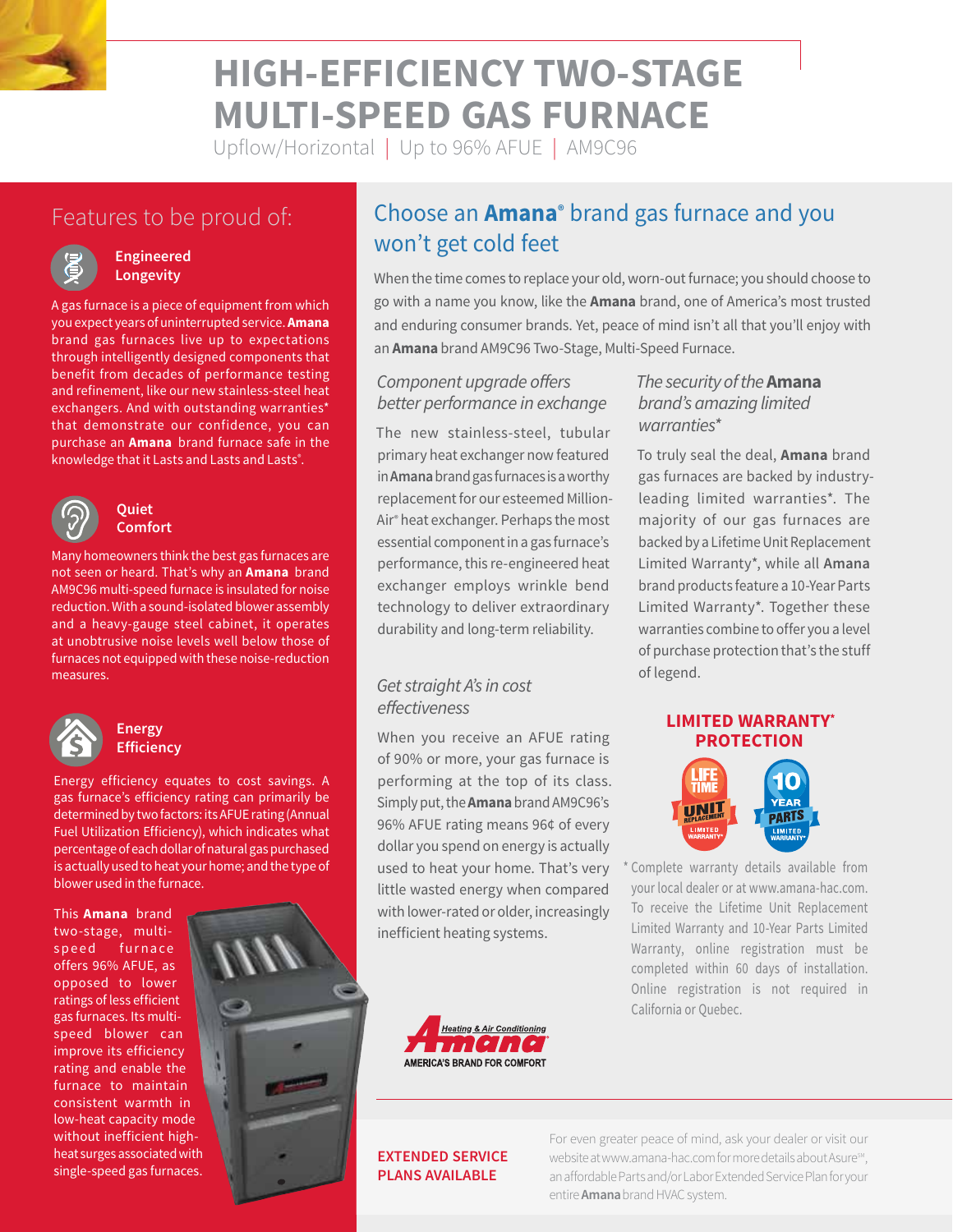

## The **Amana®** brand AM9C96 gas furnace advantages:

- ◯ 96% AFUE Converts 96¢ of every energy dollar into indoor comfort in your home.
- L Heavy-Duty Stainless Heat Exchanger Unique tubular stainless-steel construction formed using wrinkle bend technology results in an extremely durable heat exchanger. Paired with a stainless-steel secondary heat exchanger, this combination provides reliability, durability and efficiency.
- $\bullet$  Two-Stage Gas Valve Reduces energy needed during moderate demand to deliver outstanding comfort and efficiency as compared to single-stage gas valves.
- $\bullet$  Multi-Speed ECM motor Automatically adjusts airflow to match comfort needs, reduces energy consumption and system noise as compared to single-stage motors. All models are FER compliant and provide up to nine speeds for different cooling tonnages.
- L Durable 110-Volt Silicon Nitride Igniter Eliminates the need for an energy-wasting pilot light.
- ◯ Quiet, Two-Speed, Induced-Draft Blower Provides precise control and enhanced energy-efficient performance as compared to a natural draft furnace.
- C Color-Coded Low-Voltage Terminals with provisions for electronic air cleaner and humidifier
- L Self-Diagnostic Control Board Continuously monitors the system for consistent, reliable operation, stores last diagnostic codes in memory and indicates condition through a 3-digit, 7-segment LED display for quick troubleshooting.
- L Heavy-Gauge Steel Cabinet Durable bakedenamel finish resists corrosion and protects essential components.
- L Thermally Insulated Cabinet The fully-insulated cabinet means air leakage of less than 2% to maximize heat transfer efficiency and lower blower noise. UP TO 96%





Ask your dealer for full details.

### A legacy of comfort The impeccable reputation of an American original

**Amana** brand heating and cooling systems are a part of the enduring legacy of one of America's most recognized and respected brands. Originating eight decades ago in Amana, Iowa, the brand is synonymous with long-lasting, premium quality products — from home appliances to heating and air conditioning equipment. Chances are, you and generations before you have enjoyed the dependable performance and longevity the **Amana** brand continues to deliver.